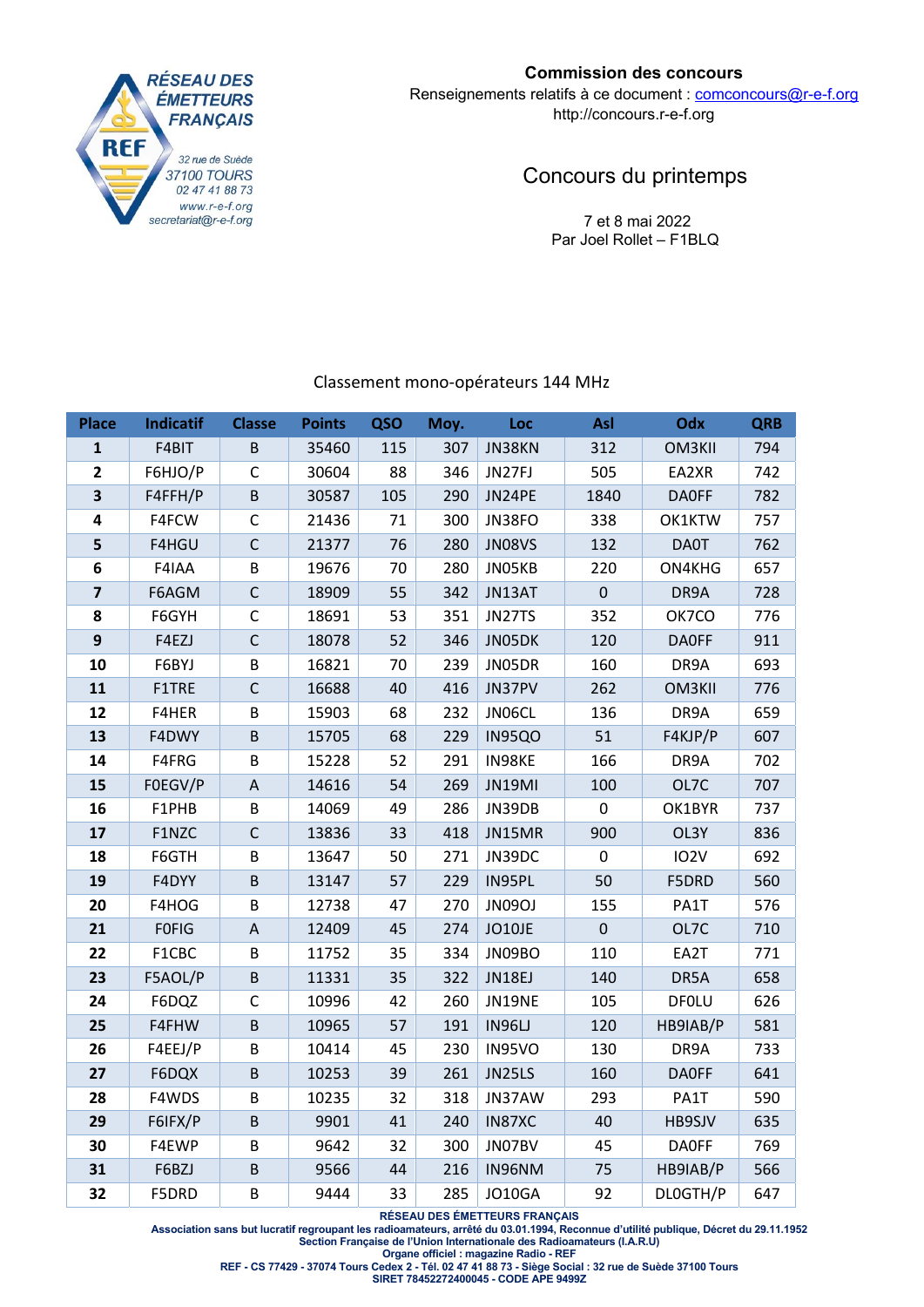| 33 | F4FET/P      | C                         | 9162 | 30 | 304 | IN77VW        | 48     | EA1UR           | 615 |
|----|--------------|---------------------------|------|----|-----|---------------|--------|-----------------|-----|
| 34 | F6GPT        | C                         | 9136 | 38 | 239 | IN94SW        | 25     | F4KJP/P         | 656 |
| 35 | F1FKR        | $\sf B$                   | 9034 | 36 | 249 | JN25KS        | 220    | <b>DAOFF</b>    | 645 |
| 36 | <b>FOFYP</b> | А                         | 8908 | 19 | 467 | JN37LO        | 348    | OM3KII          | 807 |
| 37 | F4CHA        | $\mathsf{C}$              | 8783 | 21 | 417 | JN08GS        | 286    | PA1T            | 660 |
| 38 | F6BUL        | B                         | 8751 | 33 | 264 | JN35BV        | 540    | DLOGTH/P        | 641 |
| 39 | F5GXX        | $\mathsf C$               | 8679 | 42 | 205 | IN95LP        | 22     | TM5R            | 508 |
| 40 | <b>FOFEK</b> | A                         | 8336 | 35 | 237 | JN19GB        | 118    | DA2T            | 579 |
| 41 | F5IRP        | $\sf B$                   | 8078 | 39 | 206 | IN96KQ        | 96     | HB9IAB/P        | 583 |
| 42 | F1RDL        | $\mathsf C$               | 7567 | 36 | 209 | JN25KU        | 200    | TM5R            | 473 |
| 43 | F4CVO        | $\sf B$                   | 7251 | 22 | 328 | JN38BS        | 220    | IQ5NN           | 760 |
| 44 | F8PRC        | B                         | 7155 | 22 | 324 | IN99UG        | 20     | PA1T            | 660 |
| 45 | F1UVN        | $\mathsf C$               | 6993 | 15 | 465 | JO10HE        | 181    | OL1C            | 786 |
| 46 | F5RZC        | B                         | 6942 | 19 | 364 | JO10AR        | 203    | DO1SMC          | 597 |
| 47 | F4TXU        | $\sf B$                   | 6778 | 27 | 250 | JN23CX        | 85     | IQ5NN           | 670 |
| 48 | F4GCA/P      | A                         | 6770 | 25 | 269 | <b>JN28UP</b> | 280    | <b>IO2VIO2V</b> | 684 |
| 49 | <b>FODVI</b> | A                         | 6738 | 24 | 279 | <b>JN07II</b> | 100    | <b>DAOFF</b>    | 759 |
| 50 | F4IYU        | В                         | 6444 | 34 | 188 | JN19GD        | 90     | PA1T            | 541 |
| 51 | F4HJO        | $\sf B$                   | 6348 | 21 | 301 | JN09JP        | 145    | F4FFH/P         | 696 |
| 52 | F6FET        | B                         | 6186 | 18 | 342 | IN98UD        | 120    | DR9A            | 642 |
| 53 | F4IFG        | $\sf B$                   | 6158 | 30 | 204 | <b>IN96LO</b> | 87     | HB9SJV          | 560 |
| 54 | F5PVX/P      | B                         | 6123 | 33 | 184 | JN23WE        | 787    | DR9A            | 641 |
| 55 | FOEJU/P      | $\boldsymbol{\mathsf{A}}$ | 5994 | 38 | 156 | JN24AI        | 950    | <b>IK5NN</b>    | 685 |
| 56 | F1SXC        | B                         | 5949 | 24 | 246 | JN04OR        | 220    | IQ1BD           | 560 |
| 57 | F1PYN        | $\mathsf C$               | 5915 | 30 | 196 | JN25JT        | 345    | IQ5NN           | 661 |
| 58 | F4CPE        | B                         | 5674 | 20 | 282 | JN08PC        | 120146 | <b>DA0FF</b>    | 681 |
| 59 | F4IIQ        | $\sf B$                   | 5652 | 22 | 255 | JN06WJ        | 371    | EA2XR           | 519 |
| 60 | F1RED        | B                         | 5571 | 22 | 252 | IN94PR        | 35     | TM5R            | 591 |
| 61 | F4FMB        | $\mathsf{C}$              | 5447 | 29 | 186 | IN96HV        | 77     | F6AGM           | 434 |
| 62 | F5UMP        | С                         | 5280 | 26 | 202 | JO10QL        | 42     | OE5D            | 765 |
| 63 | F6BTX        | B                         | 5156 | 19 | 270 | JN04UF        | 328    | <b>FODBU</b>    | 538 |
| 64 | F4WCE        | B                         | 5155 | 20 | 256 | IN87CW        | 130    | EA1RLE          | 556 |
| 65 | F4CQR        | $\sf B$                   | 5027 | 20 | 250 | JN06EO        | 120    | OR6T            | 579 |
| 66 | F6BQG        | B                         | 4996 | 19 | 261 | IN98JC        | 120    | DR9A            | 710 |
| 67 | F4HKH        | $\sf B$                   | 4700 | 27 | 173 | JN18CQ        | 160    | DR9A            | 452 |
| 68 | F8TMQ        | B                         | 4688 | 29 | 160 | JN25LI        | 269    | IQ5NN           | 633 |
| 69 | F4DXX        | B                         | 4290 | 27 | 157 | IN97GG        | 15     | F4KJP/P         | 537 |
| 70 | F6GRB        | B                         | 3990 | 14 | 284 | JN25KO        | 295    | <b>DAOFF</b>    | 660 |
| 71 | F4HRD        | $\sf B$                   | 3940 | 13 | 302 | JO00XX        | 12     | DR5T            | 603 |
| 72 | F5PSC        | B                         | 3426 | 14 | 243 | JN25MB        | 170    | TM5R            | 559 |
| 73 | F6BQX        | $\sf B$                   | 3247 | 15 | 215 | <b>IN96JS</b> | 90     | HB9IAB/P        | 589 |
| 74 | F5OYC        | B                         | 3126 | 9  | 346 | JN03VM        | 296    | F4KJP/P         | 713 |
| 75 | F4IUM/P      | $\sf B$                   | 3042 | 17 | 177 | JN18FR        | 125    | DR9A            | 434 |
| 76 | F6DUA        | B                         | 3018 | 14 | 214 | IN96GP        | 64     | TM5R            | 430 |
| 77 | F5ABW        | $\mathsf C$               | 2954 | 13 | 226 | IN97MQ        | 90     | EA2AZ           | 646 |
| 78 | F4FFS        | A                         | 2897 | 13 | 221 | JN17AW        | 110    | OR6T            | 387 |
| 79 | F5AGB        | $\sf B$                   | 2887 | 17 | 168 | IN97JC        | 80     | TM5R            | 378 |

**RÉSEAU DES ÉMETTEURS FRANÇAIS** 

**Association sans but lucratif regroupant les radioamateurs, arrêté du 03.01.1994, Reconnue d'utilité publique, Décret du 29.11.1952 Section Française de l'Union Internationale des Radioamateurs (I.A.R.U)** 

**Organe officiel : magazine Radio - REF** 

**REF - CS 77429 - 37074 Tours Cedex 2 - Tél. 02 47 41 88 73 - Siège Social : 32 rue de Suède 37100 Tours**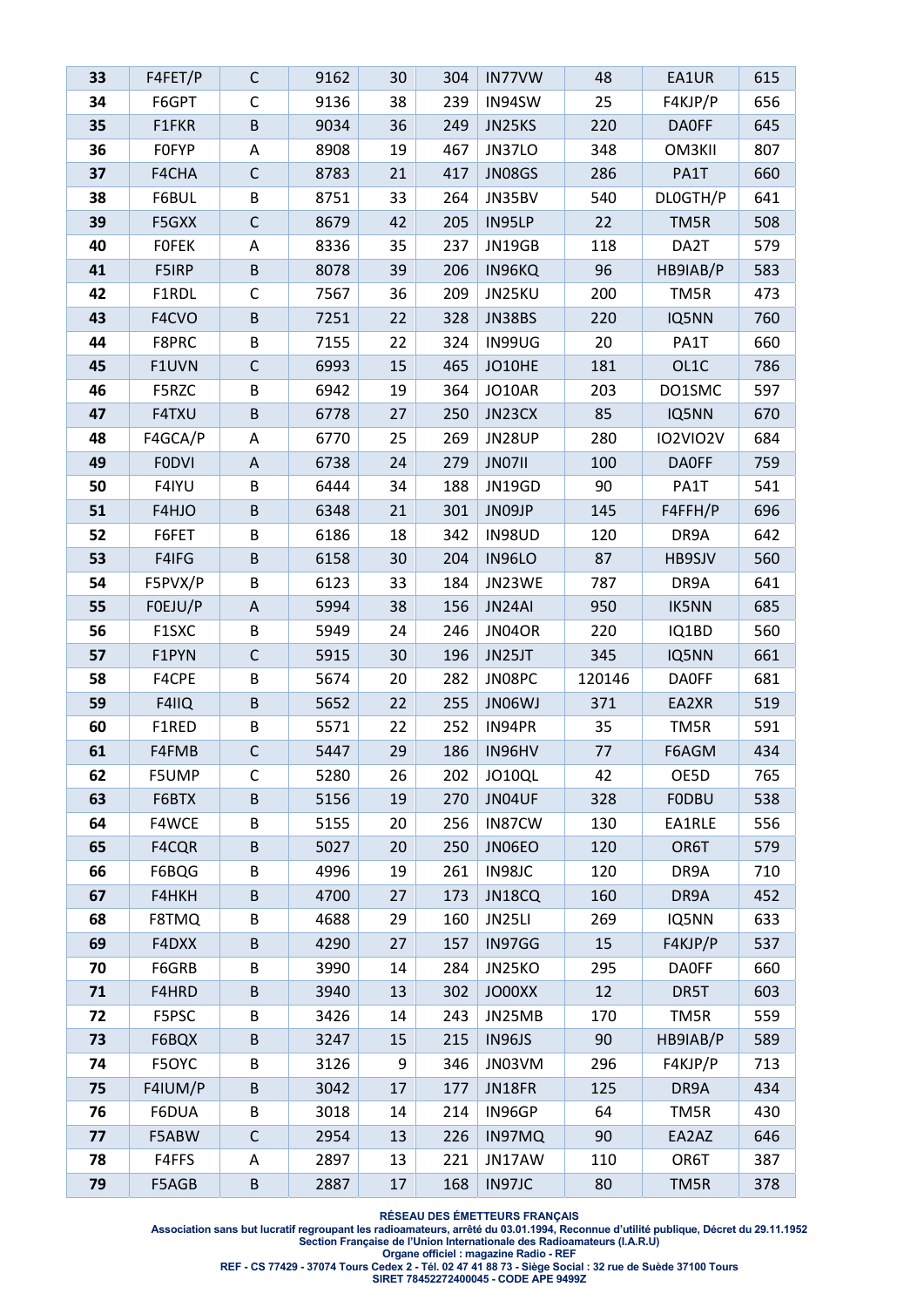| 80  | F4FAQ   | В            | 2885 | 17             | 168 | <b>JN13OG</b> | 42          | F6HJO/P      | 468 |
|-----|---------|--------------|------|----------------|-----|---------------|-------------|--------------|-----|
| 81  | F1MPE/P | $\mathsf{C}$ | 2742 | 12             | 227 | JN26LW        | 330         | F6KCZ/P      | 498 |
| 82  | F8CDM   | $\sf B$      | 2507 | 9              | 277 | JN07QM        | 85          | DR9A         | 535 |
| 83  | F6AUE   | B            | 2411 | 11             | 218 | JN25IR        | 290         | <b>DAOFF</b> | 656 |
| 84  | F6EJT   | B            | 2284 | 16             | 141 | JN25KS        | 269         | F4KJP/P      | 421 |
| 85  | F1HTU   | B            | 2063 | 10             | 205 | JN08CA        | 100         | F4KJP/P      | 387 |
| 86  | F4BCY   | A            | 2026 | 11             | 183 | JN07WU        | 110         | HB9IAB/P     | 368 |
| 87  | F4GCC   | B            | 2007 | 10             | 199 | JN28VQ        | 252         | <b>DAOFF</b> | 360 |
| 88  | F8BRL   | A            | 1926 | 8              | 239 | JN19FH        | 135         | PA1T         | 529 |
| 89  | F4FER   | $\sf B$      | 1901 | 10             | 189 | JN24KC        | 40          | F6JMT/P      | 494 |
| 90  | F4ENC   | B            | 1865 | 17             | 108 | IN96IX        | 57          | TM5R         | 392 |
| 91  | F1HLH   | B            | 1611 | 5              | 321 | JN38AV        | 320         | OL7C         | 513 |
| 92  | F6FDR/P | Α            | 1239 | 8              | 153 | JN19AJ        | 174         | DR9A         | 468 |
| 93  | F4GCU   | $\sf B$      | 1203 | 8              | 149 | JN12LQ        | 40          | F4FFH/P      | 251 |
| 94  | F1NQP   | B            | 1159 | 13             | 88  | JN19GL        | 113         | DR9A         | 433 |
| 95  | F5LVR   | $\sf B$      | 1069 | 9              | 117 | <b>JN38OR</b> | 290         | TM5R         | 384 |
| 96  | F6FRE   | B            | 1017 | 5              | 202 | JN25SI        | 400         | TM5R         | 545 |
| 97  | F1TRF   | B            | 958  | 6              | 158 | JN39CC        | 120         | TM5R         | 302 |
| 98  | F1ABL   | A            | 956  | 10             | 94  | <b>JN24OF</b> | 289         | IQ1BD        | 269 |
| 99  | F5FDC   | $\sf B$      | 938  | $\sqrt{4}$     | 233 | JN04SC        | 90          | IK1BD        | 549 |
| 100 | F4EFA   | С            | 886  | $\overline{7}$ | 125 | JN24BB        | 150         | F6GYH        | 428 |
| 101 | F4DEB   | $\mathsf A$  | 732  | 5              | 145 | JO10NR        | 15          | PA1T         | 374 |
| 102 | F6DZQ/P | B            | 695  | 4              | 172 | JN13QP        | 150         | HB9IAB/P     | 434 |
| 103 | F4JBG   | B            | 494  | 5              | 97  | JN13JE        | 30          | F4FFH/P      | 229 |
| 104 | F6BCC   | B            | 368  | 6              | 60  | IN95MW        | 12          | F6BYJ        | 99  |
| 105 | F5PHW   | $\sf B$      | 242  | $\overline{2}$ | 120 | IN87JS        | 24          | F6APE        | 193 |
| 106 | F8AAB   | B            | 203  | $\overline{2}$ | 100 | JN14WT        | $\mathbf 0$ | F1PYN        | 132 |
| 107 | F5OUO/P | B            | 195  | $\mathsf{3}$   | 64  | <b>IN98OD</b> | 120         | F4FMB        | 145 |
| 108 | F4FVL   | A            | 182  | 3              | 59  | JN18HT        | 53          | TM5R         | 103 |
| 109 | F4HLC   | A            | 104  | $\overline{2}$ | 51  | JN25LB        | 180         | TM7AM        | 70  |
| 110 | F4HVV   | B            | 86   | $\mathbf{1}$   | 85  | JN25TH        | 200         | F1PYN        | 85  |
| 111 | F6APU   | $\sf B$      | 71   | $\mathbf{1}$   | 70  | <b>JN38UN</b> | 130         | F6KFH        | 70  |
| 112 | F4JHH   | Α            | 65   | $\mathbf{1}$   | 64  | JN23VR        | 285         | F4FFH/P      | 64  |
| 113 | F5RNN   | A            | 14   | $\mathbf{1}$   | 13  | JN25KH        | 173         | F6IRG        | 13  |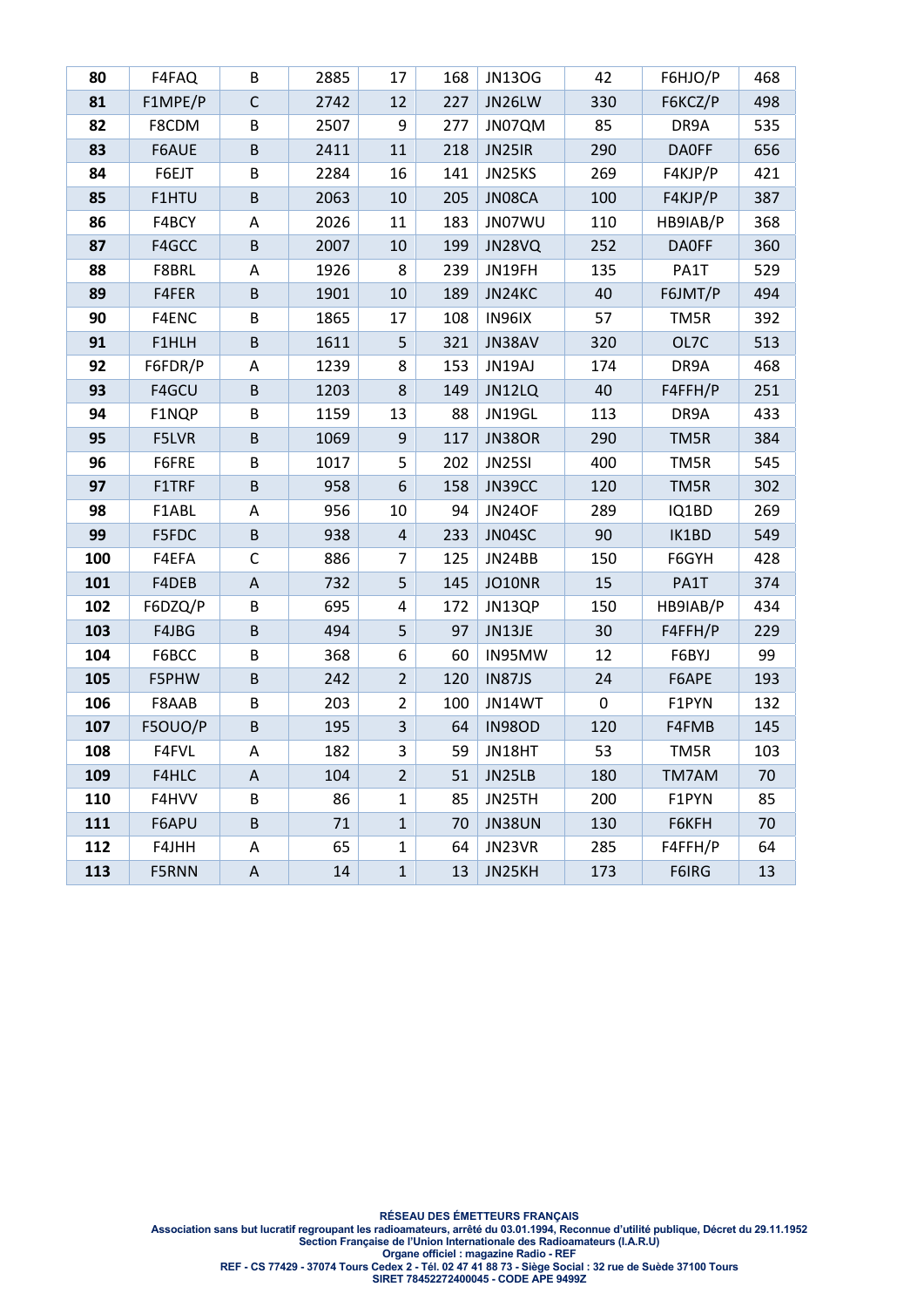| <b>Place</b> | <b>Indicatif</b> | <b>Classe</b> | <b>Points</b> | QSO | Moy. | Loc           | Asl      | Odx          | <b>QRB</b> |
|--------------|------------------|---------------|---------------|-----|------|---------------|----------|--------------|------------|
| 1            | TM5R             | C             | 247384        | 587 | 420  | JN19BQ        | 230      | OZ6TY        | 903        |
| 2            | F6KFH            | C             | 126231        | 401 | 313  | <b>JN39OC</b> | 400      | <b>9A7W</b>  | 845        |
| 3            | F6JMT/P          | $\mathsf{C}$  | 125526        | 336 | 372  | <b>JN18OJ</b> | $\Omega$ | CT2HXM 1     | 216        |
| 4            | F4KJP/P          | C             | 84228         | 226 | 371  | JN29LN        | 340      | EA2T         | 965        |
| 5            | F6KCZ/P          | $\mathsf{C}$  | 77152         | 203 | 379  | IN99PI        | 70       | DM5M         | 839        |
| 6            | F500M/P          | B             | 42278         | 136 | 309  | JN28VP        | 340      | OM3KII       | 873        |
| 7            | <b>TM87C</b>     | C             | 22947         | 79  | 289  | JN05LU        | 270      | <b>DAOFF</b> | 841        |
| 8            | F6KPH/P          | B             | 19855         | 60  | 329  | JN03CB        | 1000     | TM5R         | 751        |
| 9            | F6KRK            | $\mathsf{C}$  | 15949         | 61  | 260  | <b>JN18AS</b> | 208      | EA2AAZ       | 673        |
| 10           | F6KMX            | B             | 14038         | 53  | 263  | <b>JN18FS</b> | 120      | DR5A         | 637        |
| 11           | TM4A             | B             | 13629         | 55  | 246  | IN96WO        | 272      | <b>DAOFF</b> | 857        |
| 12           | F8KFZ            | B             | 11572         | 40  | 288  | JN05MT        | 414      | <b>DAOFF</b> | 839        |
| 13           | F8UHU/P          | B             | 6808          | 23  | 295  | JN18GF        | 120      | PA1T         | 631        |
| 14           | F6KBO            | B             | 5691          | 26  | 217  | IN88GN        | 180      | F4KJP/P      | 622        |
| 15           | F5KEM/P          | B             | 5437          | 25  | 216  | JN04QW        | 314      | <b>I2XAV</b> | 603        |
| 16           | F6KKA            | B             | 4863          | 29  | 166  | JN24BE        | 320      | IQ5NN        | 677        |
| 17           | F6KOT/P          | B             | 4553          | 26  | 174  | JN04RC        | 120      | TM5R         | 622        |

#### Classement mono‐opérateurs 432 MHz

| <b>Place</b>            | <b>Indicatif</b> | <b>Classe</b> | <b>Points</b> | QSO | Moy. | Loc           | Asl  | Odx               | <b>QRB</b> |
|-------------------------|------------------|---------------|---------------|-----|------|---------------|------|-------------------|------------|
| $\mathbf{1}$            | F1NZC            | C             | 10293         | 21  | 489  | JN15MR        | 900  | OK <sub>2</sub> A | 890        |
| $\overline{2}$          | F4HER            | B             | 9262          | 48  | 191  | JN06CL        | 137  | EA1RLE            | 517        |
| 3                       | F4FFH/P          | A             | 8570          | 42  | 203  | JN24PE        | 1840 | EA2AGZ            | 623        |
| $\overline{\mathbf{r}}$ | F4IAA            | B             | 8052          | 38  | 210  | JN05KB        | 220  | F6DBI             | 487        |
| 5                       | F6BYJ            | B             | 7018          | 38  | 183  | JN05DR        | 160  | F1EQS             | 461        |
| 6                       | F1CBC            | Α             | 6452          | 26  | 247  | JN09BO        | 110  | <b>DF0MU</b>      | 574        |
| $\overline{7}$          | F4BIT            | B             | 5934          | 22  | 268  | JN38KN        | 310  | OK4C              | 545        |
| 8                       | F4DYY            | B             | 5898          | 32  | 183  | IN95PL        | 50   | F6HZL             | 513        |
| 9                       | F4FRG            | B             | 5142          | 23  | 222  | IN98KE        | 167  | F6KPH/P           | 579        |
| 10                      | F5AOL/P          | B             | 4703          | 16  | 292  | JN18EJ        | 140  | DLOGTH/P          | 703        |
| 11                      | F5IRP            | B             | 4537          | 28  | 161  | IN96KQ        | 96   | EA2T              | 437        |
| 12                      | F4GCA/P          | Α             | 4512          | 15  | 299  | <b>JN28UP</b> | 280  | <b>DF0YY</b>      | 620        |
| 13                      | F4DWY            | B             | 4089          | 26  | 156  | <b>IN95QO</b> | 51   | EA1RLE            | 402        |
| 14                      | F4HOG            | B             | 3918          | 19  | 205  | <b>JN09OJ</b> | 155  | <b>DF0MU</b>      | 523        |
| 15                      | F6IFX/P          | B             | 3845          | 21  | 182  | IN87XC        | 30   | EA1RLE            | 489        |
| 16                      | F4EEJ/P          | B             | 3694          | 24  | 152  | <b>IN95VO</b> | 130  | F6HZL             | 481        |
| 17                      | F6BZJ            | B             | 3691          | 25  | 146  | IN96NM        | 75   | EA2T              | 430        |
| 18                      | F4FCW            | $\mathsf{C}$  | 3519          | 13  | 269  | JN38FO        | 339  | OK2A              | 498        |
| 19                      | F4FET/P          | $\mathsf{C}$  | 3414          | 11  | 309  | IN77VW        | 43   | G3XDY             | 599        |
| 20                      | F4HRD            | B             | 2695          | 12  | 223  | JO00XX        | 13   | PI4GN             | 417        |
| 21                      | F6GYH            | B             | 2671          | 11  | 241  | JN27TS        | 352  | F4FFH/P           | 399        |
| 22                      | F4EZJ            | B             | 2605          | 18  | 143  | JN05DK        | 120  | F4FFS             | 308        |
| 23                      | F1RED            | B             | 2557          | 13  | 195  | IN94PR        | 35   | EA2AGZ            | 325        |

**RÉSEAU DES ÉMETTEURS FRANÇAIS** 

**Association sans but lucratif regroupant les radioamateurs, arrêté du 03.01.1994, Reconnue d'utilité publique, Décret du 29.11.1952 Section Française de l'Union Internationale des Radioamateurs (I.A.R.U)** 

**Organe officiel : magazine Radio - REF** 

**REF - CS 77429 - 37074 Tours Cedex 2 - Tél. 02 47 41 88 73 - Siège Social : 32 rue de Suède 37100 Tours**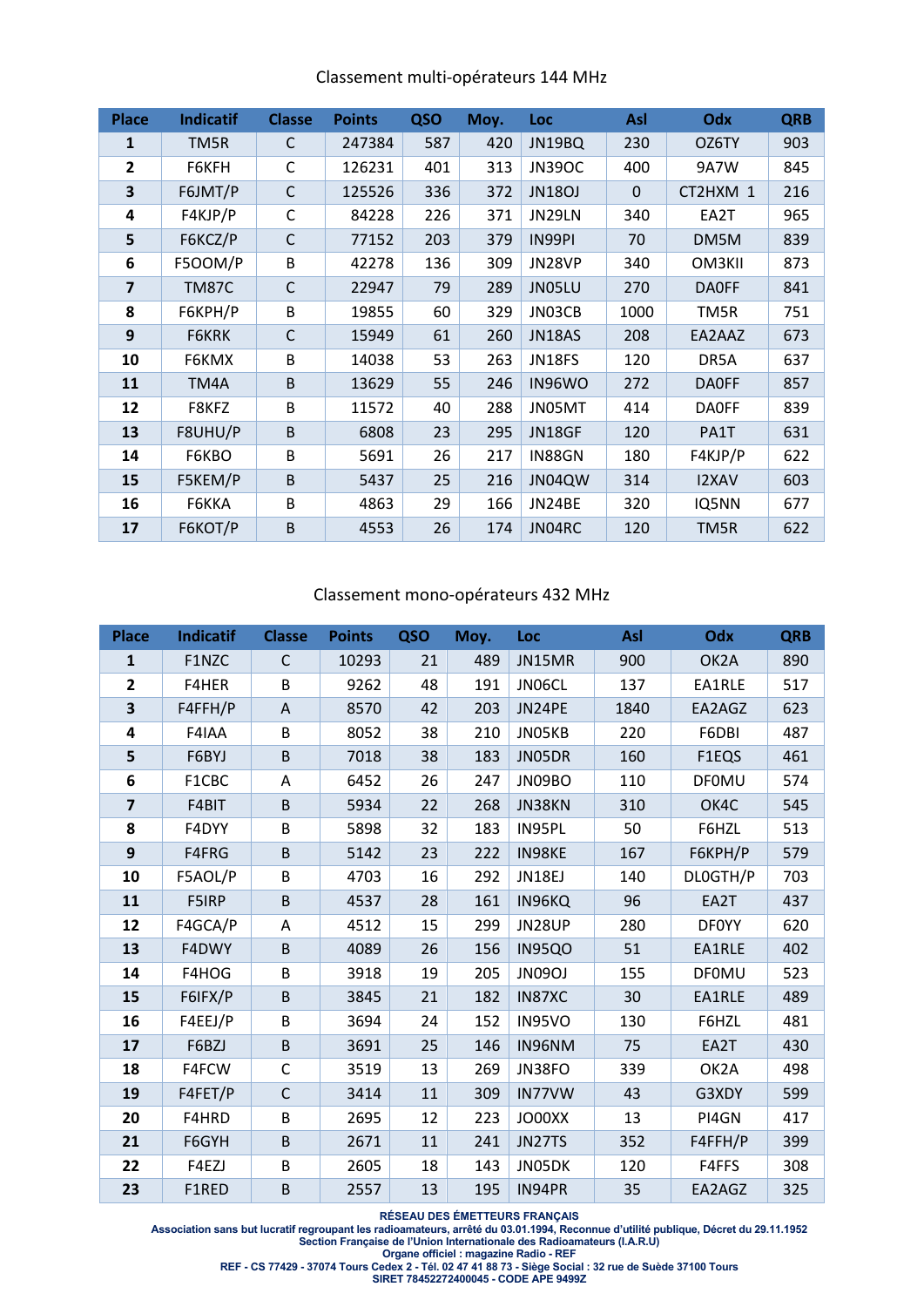| 24       | F4FMB          | В                         | 2546       | 17                  | 148        | IN96HV           | 77        | F8CH              | 421        |
|----------|----------------|---------------------------|------------|---------------------|------------|------------------|-----------|-------------------|------------|
| 25       | F4DXX          | B                         | 2424       | 16                  | 150        | IN97GG           | 15        | F4IAA             | 304        |
| 26       | F4CHA          | $\mathsf C$               | 2368       | 7                   | 337        | JN08GS           | 286       | <b>DAOFF</b>      | 703        |
| 27       | F6GTH          | $\boldsymbol{\mathsf{A}}$ | 2148       | 8                   | 267        | JN39DC           | $\pmb{0}$ | OK <sub>2</sub> A | 488        |
| 28       | F5PVX/P        | B                         | 2100       | 14                  | 149        | JN23WE           | 787       | F8CH              | 373        |
| 29       | F8PRC          | $\sf B$                   | 2069       | 7                   | 294        | IN99UG           | 20        | <b>DF0MU</b>      | 619        |
| 30       | F4EWP          | B                         | 1941       | 8                   | 241        | JN07BV           | 52        | F4IAA             | 320        |
| 31       | F4IFG          | $\sf B$                   | 1729       | 17                  | 100        | <b>IN96LO</b>    | 120       | F6DBI             | 261        |
| 32       | F5RZC          | B                         | 1709       | $\overline{7}$      | 243        | JO10AR           | 203       | DL5FDP            | 506        |
| 33       | F6GPT          | $\mathsf C$               | 1549       | 13                  | 118        | IN94SW           | 25        | F5EAN             | 192        |
| 34       | F4WCE          | B                         | 1495       | 12                  | 123        | IN87CW           | 130       | EA2T              | 533        |
| 35       | F6DQZ          | B                         | 1494       | $\boldsymbol{6}$    | 248        | JN19NE           | 120       | DL8GTH/P          | 623        |
| 36       | F6BTX          | B                         | 1183       | 8                   | 146        | JN04UF           | 326       | F4CHA             | 512        |
| 37       | F8TMQ          | B                         | 1113       | 12                  | 91         | JN25LI           | 269       | F8CJS             | 222        |
| 38       | F4FAQ          | B                         | 1085       | 9                   | 119        | <b>JN13OG</b>    | 0         | EA3EZG/P          | 222        |
| 39       | F6BQG          | $\sf B$                   | 1083       | 6                   | 179        | IN98JC           | 120       | F4IAA             | 373        |
| 40       | F4CQR          | B                         | 1013       | 9                   | 111        | JN06EO           | 120       | F6KRK             | 271        |
| 41       | F1PYN          | C                         | 1005       | $\boldsymbol{9}$    | 110        | JN25JT           | 345       | F6HZL             | 222        |
| 42       | F1RDL          | B                         | 917        | 6                   | 151        | JN25KU           | 200       | F6JMT/P           | 309        |
| 43       | F1MPE/P        | $\mathsf C$               | 797        | $\overline{3}$      | 264        | JN26LW           | 330       | <b>TM87C</b>      | 329        |
| 44       | F4GCU          | B                         | 731        | 5                   | 145        | JN12LQ           | 40        | F4FFH/P           | 251        |
| 45       | F6FET          | $\sf B$                   | 574        | 3                   | 190        | <b>IN98UD</b>    | 120       | F4EZJ             | 304        |
| 46       | F6DUA          | B                         | 535        | 6                   | 88         | IN96GP           | 57        | F4DYY             | 142        |
| 47       | F6GRB          | $\sf B$                   | 524        | $\sqrt{4}$          | 130        | JN25KO           | 295       | HB9IAB/P          | 189        |
| 48       | F4FFS          | Α                         | 503        | 4                   | 124        | JN17AW           | 110       | F6APE             | 215        |
| 49       | F4IYU          | B                         | 483        | 6                   | 79         | <b>JN19GD</b>    | 90        | OR6T              | 256        |
| 50       | F4JBG          | B                         | 424        | 4                   | 105        | JN13JE           | 25        | F4FFH/P           | 229        |
| 51       | F8CDM          | C                         | 408        | $\overline{2}$      | 203        | JN07QM           | 85        | F4EZJ             | 246        |
| 52       | F1SXC          | B                         | 405        | 4                   | 100        | JN04OR           | 220       | F4HER             | 209        |
| 53       | F6AUE          | B                         | 349        | $\overline{4}$      | 86         | JN25IR           | 290       | F4FFH/P           | 177        |
| 54       | F1NQP          | B                         | 313        | 4                   | 77         | JN19GL           | 113       | OR6T              | 228        |
| 55       | F1PHB          | $\sf B$                   | 254        | 4                   | 62         | JN39DB           | $\pmb{0}$ | F4BIT             | 70         |
| 56<br>57 | F4FER          | B                         | 222<br>219 | 3<br>$\overline{2}$ | 73         | JN24KC<br>IN97JC | 40<br>80  | F8TMQ<br>F6BYJ    | 139<br>191 |
| 58       | F5AGB<br>F5OYC | A<br>B                    | 218        | $\overline{2}$      | 108<br>108 | JN03VM           | 8         | F6KPH/P           | 137        |
| 59       | F5PSC          | A                         | 207        | 3                   | 68         | JN25MB           | 170       | F4FFH/P           | 99         |
| 60       | F4HKH          | Α                         | 183        | 5                   | 35         | JN18CQ           | 160       | F6JMT/P           | 80         |
| 61       | F4CPE          | $\mathsf{C}$              | 180        | $\overline{2}$      | 89         | JN08PC           | 120146    | F6KRK             | 92         |
| 62       | F6FDR/P        | Α                         | 154        | 3                   | 50         | JN19AJ           | 174       | F6KRK             | 69         |
| 63       | F4EFA          | $\sf B$                   | 142        | $\overline{2}$      | 70         | JN24BB           | 150       | F4FFH/P           | 94         |
| 64       | F4IIQ          | A                         | 93         | $\mathbf{1}$        | 92         | JN06WJ           | 371       | <b>TM87C</b>      | 92         |
| 65       | F4HVV          | $\sf B$                   | 86         | $\mathbf{1}$        | 85         | JN25TH           | 200       | F1PYN             | 85         |
| 66       | F1TRF          | B                         | 73         | $\mathbf{1}$        | 72         | JN39CC           | 120       | F6KFH             | 72         |
| 67       | F1ABL          | Α                         | 64         | $\overline{2}$      | 31         | <b>JN24OF</b>    | 120       | TM7AM             | 54         |
| 68       | F6DZQ/P        | B                         | 53         | $\mathbf{1}$        | 52         | JN13QP           | 150       | TM5AD             | 52         |
| 69       | F5PHW          | A                         | 48         | $\mathbf{1}$        | 47         | <b>IN87JS</b>    | 25        | F4WCE             | 47         |
| 70       | F4TXU          | A                         | 48         | $\overline{2}$      | 23         | JN23CX           | 120       | F6KKA             | 24         |
|          |                |                           |            |                     |            |                  |           |                   |            |

**RÉSEAU DES ÉMETTEURS FRANÇAIS** 

**Association sans but lucratif regroupant les radioamateurs, arrêté du 03.01.1994, Reconnue d'utilité publique, Décret du 29.11.1952 Section Française de l'Union Internationale des Radioamateurs (I.A.R.U)** 

**Organe officiel : magazine Radio - REF** 

**REF - CS 77429 - 37074 Tours Cedex 2 - Tél. 02 47 41 88 73 - Siège Social : 32 rue de Suède 37100 Tours**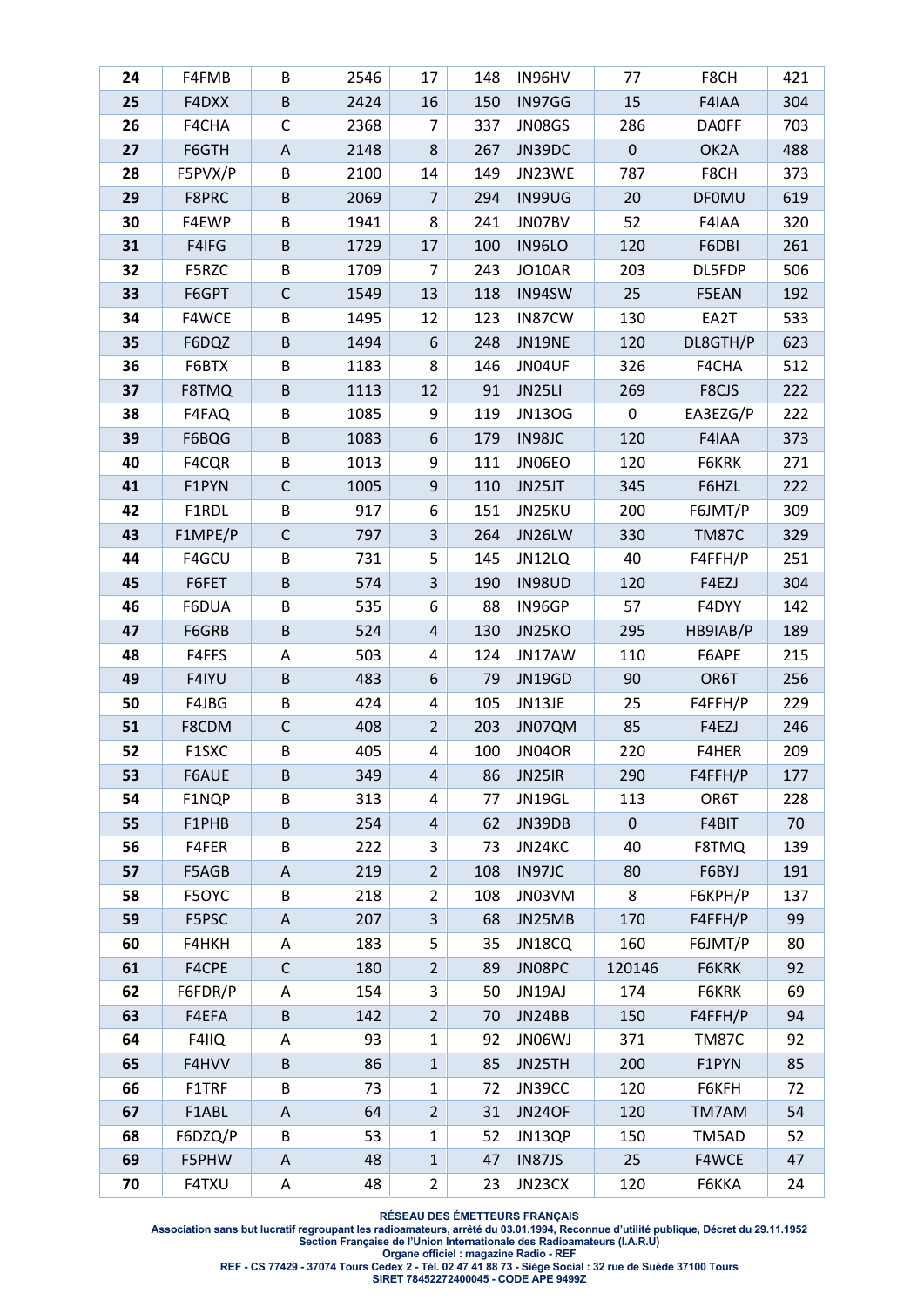|    | <b>F5LVR</b> | υ | 42 | -        | 41 | JN38OR | 290 | F6KFH        | 41 |
|----|--------------|---|----|----------|----|--------|-----|--------------|----|
| רי | F4ENC        |   | 35 |          | 34 | IN96IX | э.  | <b>F5IRP</b> | 34 |
| 73 | F4BCY        |   | 16 | <b>.</b> | 15 | JN07WU | 110 | F4FFS        | 15 |

| <b>Place</b>            | <b>Indicatif</b> | <b>Classe</b> | <b>Points</b> | QSO            | Moy. | <b>Loc</b>    | Asl         | Odx               | <b>QRB</b> |
|-------------------------|------------------|---------------|---------------|----------------|------|---------------|-------------|-------------------|------------|
| 1                       | F6KFH            | C             | 45792         | 134            | 340  | <b>JN39OC</b> | 400         | M1B               | 794        |
| 2                       | F6KRK            | С             | 18136         | 50             | 361  | JN18AS        | 208         | GD8EXI            | 754        |
| 3                       | F6KPH/P          | B             | 8071          | 28             | 287  | JN03CB        | 1000        | F4FRG             | 579        |
| 4                       | F8UHU/P          | B             | 6270          | 13             | 481  | JN18GF        | 120         | OK <sub>2</sub> A | 780        |
| 5                       | TM4A             | B             | 4978          | 32             | 154  | IN96WO        | 120         | EA1RLE            | 511        |
| 6                       | <b>TM87C</b>     | B             | 4686          | 28             | 166  | JN05LU        | 270         | F6KMX             | 343        |
| $\overline{\mathbf{z}}$ | F6KMX            | A             | 2716          | 13             | 207  | <b>JN18FS</b> | 120         | PA4VHF            | 488        |
| 8                       | F8KFZ            | B             | 2436          | 14             | 173  | JN05MT        | 414         | EA1HRR            | 430        |
| 9                       | F6JMT/P          | B             | 1752          | $\overline{7}$ | 249  | <b>JN18OJ</b> | $\mathbf 0$ | F4BKV             | 426        |
| 10                      | F5KEM/P          | B             | 1162          | 10             | 115  | JN04QW        | 314         | F6GNR             | 333        |
| 11                      | F6KKA            | B             | 796           | 11             | 71   | JN24BE        | 120         | F5PVX/P           | 179        |
| 12                      | F6KBO            | B             | 791           | 11             | 70   | IN88GN        | 180         | F6DFI             | 190        |
| 13                      | F6KOT/P          | B             | 480           | 5              | 95   | JN04RC        | 120         | EA2AGZ            | 355        |

# Classement multi‐opérateurs 432 MHz

#### Classement mono‐opérateurs 1296 MHz

| <b>Place</b>   | <b>Indicatif</b> | <b>Classe</b> | <b>Points</b> | QSO            | Moy. | Loc           | Asl | Odx     | <b>QRB</b> |
|----------------|------------------|---------------|---------------|----------------|------|---------------|-----|---------|------------|
| $\mathbf{1}$   | F5GXX            | A             | 2555          | 15             | 169  | IN95LP        | 22  | EA1RLE  | 384        |
| $\overline{2}$ | F4HER            | A             | 2423          | 16             | 150  | JN06CL        | 138 | F6DBI   | 338        |
| 3              | F4FRG            | B             | 1817          | 10             | 180  | IN98KE        | 166 | F4DYY   | 302        |
| 4              | F5IRP            | Α             | 1761          | 14             | 124  | IN96KQ        | 96  | EA2XR   | 402        |
| 5              | F4DWY            | A             | 1283          | 11             | 115  | IN95QO        | 51  | F6APE   | 194        |
| 6              | F4DYY            | A             | 1095          | 10             | 108  | IN95PL        | 50  | F6BHI/P | 338        |
| $\overline{7}$ | F4IAA            | B             | 1066          | 6              | 176  | JN05KB        | 220 | F6GNR   | 297        |
| 8              | F5AOL/P          | Α             | 1032          | 4              | 257  | <b>JN18EJ</b> | 140 | PI4GN   | 629        |
| 9              | F1CBC            | A             | 858           | 6              | 142  | JN09BO        | 110 | M1CRO/P | 263        |
| 10             | F1RED            | B             | 819           | 6              | 135  | IN94PR        | 35  | F6APE   | 291        |
| 11             | F6ETI/P          | $\mathsf{C}$  | 618           | $\mathbf{1}$   | 617  | JN05PG        | 380 | F6KFH   | 617        |
| 12             | F4WCE            | B             | 542           | 4              | 134  | IN87CW        | 130 | F6APE   | 239        |
| 13             | F4IFG            | $\mathsf{C}$  | 536           | 6              | 88   | <b>IN96LO</b> | 120 | F6DBI   | 261        |
| 14             | F4FMB            | B             | 518           | $\overline{7}$ | 73   | IN96HV        | 78  | F4DWY   | 154        |
| 15             | F4FFS            | A             | 487           | 3              | 161  | JN17AW        | 110 | F6APE   | 215        |
| 16             | F4EEJ/P          | B             | 372           | 5              | 73   | IN95VO        | 130 | F4IFG   | 128        |
| 17             | F4HOG            | B             | 358           | $\overline{3}$ | 118  | <b>JN09OJ</b> | 155 | F6JMT/P | 183        |
| 18             | F6DUA            | A             | 324           | 4              | 80   | IN96GP        | 57  | F4DWY   | 132        |
| 19             | F6GPT            | B             | 288           | 3              | 95   | IN94SW        | 120 | F5EAN   | 192        |
| 20             | F6GRB            | Α             | 278           | $\overline{2}$ | 138  | JN25KO        | 295 | F1NZC   | 143        |
| 21             | F5PVX/P          | $\mathsf{A}$  | 276           | 5              | 54   | JN23WE        | 787 | TM5AD   | 213        |
| 22             | F8TMQ            | Α             | 201           | 3              | 66   | JN25LI        | 269 | F5NRE   | 151        |

**RÉSEAU DES ÉMETTEURS FRANÇAIS** 

**Association sans but lucratif regroupant les radioamateurs, arrêté du 03.01.1994, Reconnue d'utilité publique, Décret du 29.11.1952 Section Française de l'Union Internationale des Radioamateurs (I.A.R.U)** 

**Organe officiel : magazine Radio - REF** 

**REF - CS 77429 - 37074 Tours Cedex 2 - Tél. 02 47 41 88 73 - Siège Social : 32 rue de Suède 37100 Tours**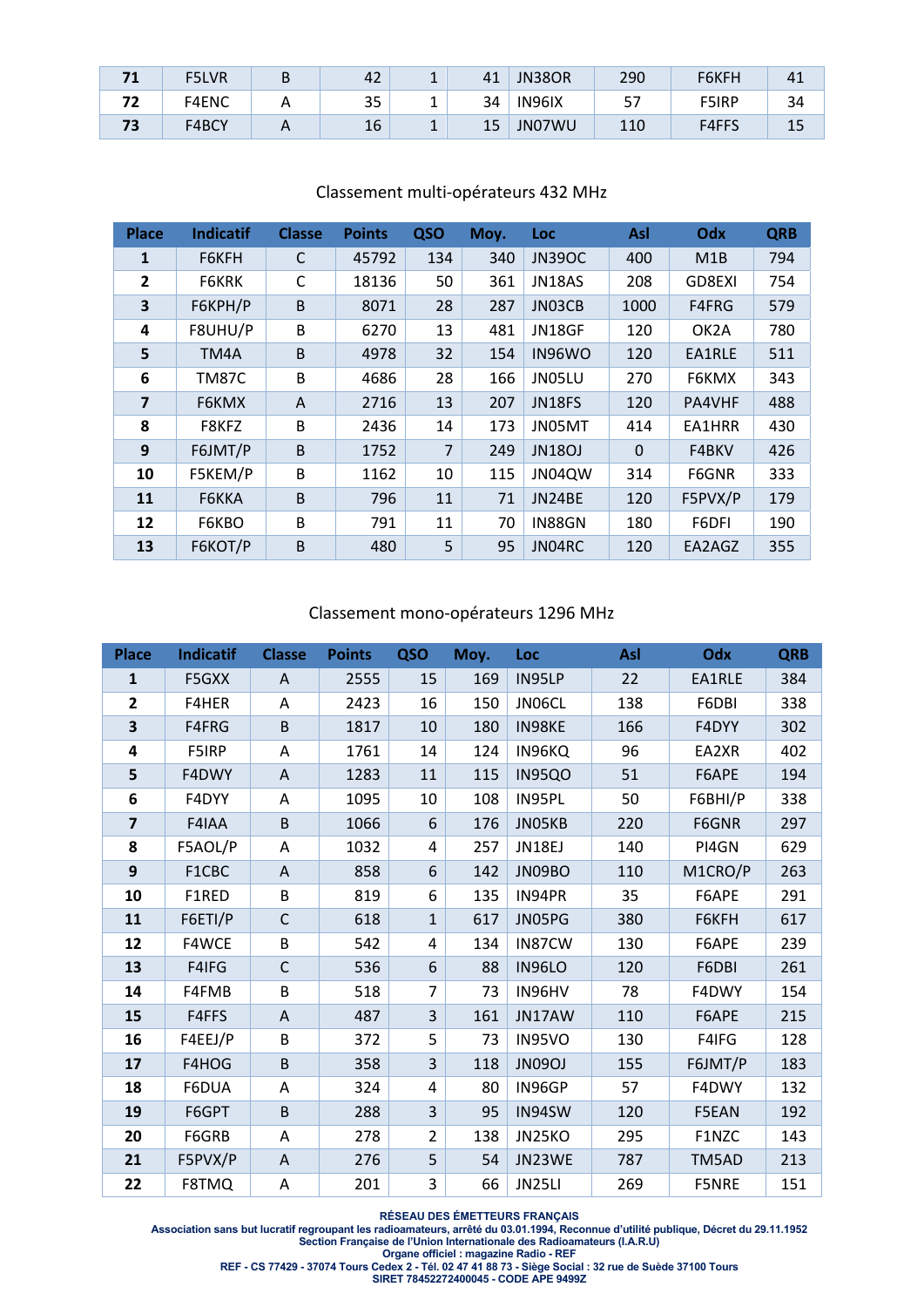| 23 | F6BTX   | A              | 192 | 3              | 63  | JN04UF        | 328         | F6BHI/P  | 106 |
|----|---------|----------------|-----|----------------|-----|---------------|-------------|----------|-----|
| 24 | F4CHA   | B              | 183 | 2              | 90  | <b>JN08GS</b> | 286         | F1CBC    | 97  |
| 25 | F6GYH   | B              | 155 | $\mathbf{1}$   | 154 | JN27TS        | 352         | HB8BAT/P | 154 |
| 26 | F1NZC   | C              | 144 | 1              | 143 | JN15MR        | 900         | F6GRB    | 143 |
| 27 | F4FAQ   | A              | 135 | $\overline{2}$ | 66  | <b>JN13OG</b> | $\mathbf 0$ | F6HTJ    | 70  |
| 28 | F4HRD   | A              | 124 | 1              | 123 | JO00XX        | 14          | PE1EWR   | 123 |
| 29 | F6FDR/P | $\overline{A}$ | 108 | $\overline{2}$ | 53  | JN19AJ        | 176         | F6KRK    | 69  |
| 30 | F6DQZ   | B              | 92  | 1              | 91  | <b>JN19NE</b> | 137         | F6KRK    | 91  |
| 31 | F4CPE   | A              | 87  | $\mathbf{1}$   | 86  | JN08PC        | 120146      | F5AOL/P  | 86  |
| 32 | F1NQP   | A              | 38  | 1              | 37  | JN19GL        | 113         | F6FDR/P  | 37  |
| 33 | F6AUE   | A              | 31  | $\overline{2}$ | 14  | <b>JN25IR</b> | 290         | F1RDL    | 18  |
| 34 | F1RDL   | C              | 27  | $\overline{2}$ | 12  | JN25KU        | 200         | F6AUE    | 18  |
| 35 | F1PYN   | $\overline{A}$ | 20  | $\overline{2}$ | 9   | JN25JT        | 345         | F6AUE    | 11  |

#### Classement multi‐opérateurs 1296 MHz

| <b>Place</b>            | <b>Indicatif</b> | <b>Classe</b> | <b>Points</b> | QSO | Moy. | Loc           | Asl      | Odx          | <b>QRB</b> |
|-------------------------|------------------|---------------|---------------|-----|------|---------------|----------|--------------|------------|
| 1                       | F6KFH            | C             | 10366         | 26  | 397  | <b>JN39OC</b> | 400      | OM3KII       | 766        |
| $\overline{2}$          | TM4A             | A             | 1790          | 12  | 148  | IN96WO        | 120      | <b>F5ICN</b> | 375        |
| 3                       | <b>F6KRK</b>     | C             | 1055          | 5   | 210  | <b>JN18AS</b> | 206      | F4DYY        | 420        |
| $\overline{\mathbf{4}}$ | F8UHU/P          | A             | 899           | 3   | 298  | JN18GF        | 120      | OP5Y/P       | 356        |
| 5                       | F6JMT/P          | A             | 184           | 1   | 183  | <b>JN18OJ</b> | $\Omega$ | F4HOG        | 183        |
| 6                       | F6KPH/P          | A             | 107           | 1   | 106  | JN03CB        | 1000     | F8CH         | 106        |
| 7                       | F5KEM/P          | A             | 42            | 1   | 41   | JN04QW        | 314      | F4IAA        | 41         |

#### Classement mono‐opérateurs 2320 MHz

| <b>Place</b> | <b>Indicatif</b> | <b>Classe</b> | <b>Points</b> | QSO          | Moy. | Loc           | Asl | Odx    | <b>QRB</b> |
|--------------|------------------|---------------|---------------|--------------|------|---------------|-----|--------|------------|
| 1            | F5GXX            | Α             | 986           | 8            | 122  | IN95LP        | 22  | EA2EGM | 261        |
| 2            | F4DYY            | Α             | 421           | 6            | 69   | IN95PL        | 50  | F6APE  | 208        |
| 3            | F4DWY            | Α             | 277           | 4            | 68   | <b>IN95QO</b> | 51  | F6APE  | 194        |
| 4            | F4EEJ/P          | Λ             | 140           | 3            | 45   | IN95VO        | 130 | F5GXX  | 64         |
| 5            | F1RED            | B             | 84            | $\mathbf{1}$ | 83   | IN94PR        | 35  | F4DYY  | 83         |
| 6            | F5PVX/P          | Α             | 57            | 3            | 18   | JN23WE        | 787 | F1DFY  | 26         |

#### Classement mono‐opérateurs 10 GHz

| Place Indicatif Classe Points QSO Moy. Loc |     |  |  | Asl Odx QRB |  |
|--------------------------------------------|-----|--|--|-------------|--|
| $1$   F1MPE/P   A                          | 149 |  |  |             |  |

#### Classement multi‐opérateurs 10 GHz

| Place Indicatif Classe Points QSO Moy. Loc Asl Odx QRB        |  |  |  |  |
|---------------------------------------------------------------|--|--|--|--|
| 1   F8UHU/P   A   528   2   263   JN18GF   120   PE1MMP   461 |  |  |  |  |

**RÉSEAU DES ÉMETTEURS FRANÇAIS** 

**Association sans but lucratif regroupant les radioamateurs, arrêté du 03.01.1994, Reconnue d'utilité publique, Décret du 29.11.1952 Section Française de l'Union Internationale des Radioamateurs (I.A.R.U)** 

**Organe officiel : magazine Radio - REF** 

**REF - CS 77429 - 37074 Tours Cedex 2 - Tél. 02 47 41 88 73 - Siège Social : 32 rue de Suède 37100 Tours**